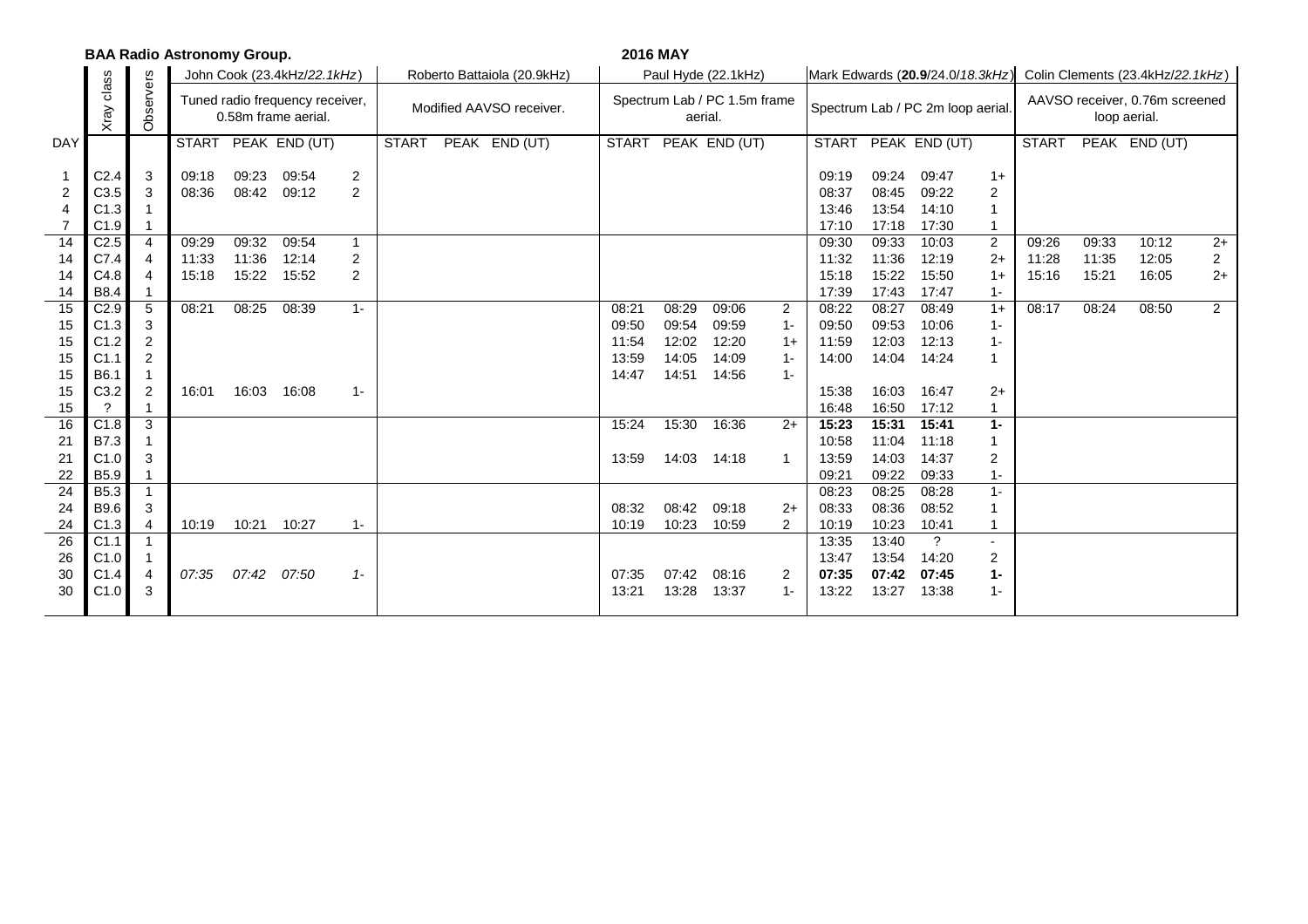|                         |                   | <b>BAA Radio Astronomy Group.</b>                 |       |                           |                |              |                                  | <b>2016 MAY</b> |                                  |                                  |                                                       |                     |  |  |  |
|-------------------------|-------------------|---------------------------------------------------|-------|---------------------------|----------------|--------------|----------------------------------|-----------------|----------------------------------|----------------------------------|-------------------------------------------------------|---------------------|--|--|--|
|                         |                   |                                                   |       | Steve Parkinson (Various) |                |              | John Wardle (19.6/23.4kHz)       |                 | Phil Rourke (23.4kHz)            | Jim Barber                       | John Elliott (18.3kHz)                                |                     |  |  |  |
|                         |                   | Tuned radio frequency receiver,<br>frame aerials. |       |                           |                |              | PC soundcard, 0.7m frame aerial. |                 | Spectrum Lab, 0.6m frame aerial. | Spectrum Lab, 0.6m frame aerial. | Tuned radio frequency receiver,<br>0.5m frame aerial. |                     |  |  |  |
| <b>DAY</b>              |                   | <b>START</b>                                      |       | PEAK END (UT)             |                | <b>START</b> | PEAK END (UT)                    |                 | START PEAK END (UT)              | START PEAK END (UT)              |                                                       | START PEAK END (UT) |  |  |  |
| $\overline{\mathbf{1}}$ | C <sub>2.4</sub>  | 09:18                                             | 09:24 | 09:38                     | $\mathbf{1}$   |              |                                  |                 |                                  |                                  |                                                       |                     |  |  |  |
| $\overline{c}$          | C3.5              | 08:37                                             |       | 08:44 09:04               | $1+$           |              |                                  |                 |                                  |                                  |                                                       |                     |  |  |  |
| $\overline{4}$          | C1.3              |                                                   |       |                           |                |              |                                  |                 |                                  |                                  |                                                       |                     |  |  |  |
| $\overline{7}$          | C1.9              |                                                   |       |                           |                |              |                                  |                 |                                  |                                  |                                                       |                     |  |  |  |
| 14                      | C2.5              | 09:29                                             | 09:33 | 09:54                     | $\mathbf{1}$   |              |                                  |                 |                                  |                                  |                                                       |                     |  |  |  |
| 14                      | C7.4              | 11:32                                             | 11:36 | 12:25                     | $2+$           |              |                                  |                 |                                  |                                  |                                                       |                     |  |  |  |
| 14                      | C4.8              | 15:18                                             | 15:23 | 16:00                     | $\overline{2}$ |              |                                  |                 |                                  |                                  |                                                       |                     |  |  |  |
| 14                      | <b>B8.4</b>       |                                                   |       |                           |                |              |                                  |                 |                                  |                                  |                                                       |                     |  |  |  |
| $\overline{15}$         | C2.9              | 08:21                                             | 08:27 | 08:48                     | $1+$           |              |                                  |                 |                                  |                                  |                                                       |                     |  |  |  |
| 15                      | C1.3              | 09:50                                             | 09:52 | 10:05                     | $1 -$          |              |                                  |                 |                                  |                                  |                                                       |                     |  |  |  |
| 15                      | C1.2<br>C1.1      |                                                   |       |                           |                |              |                                  |                 |                                  |                                  |                                                       |                     |  |  |  |
| 15<br>15                | B6.1              |                                                   |       |                           |                |              |                                  |                 |                                  |                                  |                                                       |                     |  |  |  |
| 15                      | C3.2              |                                                   |       |                           |                |              |                                  |                 |                                  |                                  |                                                       |                     |  |  |  |
| $15\,$                  | $\ddot{\text{?}}$ |                                                   |       |                           |                |              |                                  |                 |                                  |                                  |                                                       |                     |  |  |  |
| 16                      | C1.8              | 15:24                                             | 15:29 | 16:20                     | $2+$           |              |                                  |                 |                                  |                                  |                                                       |                     |  |  |  |
| 21                      | <b>B7.3</b>       |                                                   |       |                           |                |              |                                  |                 |                                  |                                  |                                                       |                     |  |  |  |
| 21                      | C1.0              | 13:58                                             |       | 14:02 14:20               | $\mathbf{1}$   |              |                                  |                 |                                  |                                  |                                                       |                     |  |  |  |
| $22\,$                  | <b>B5.9</b>       |                                                   |       |                           |                |              |                                  |                 |                                  |                                  |                                                       |                     |  |  |  |
| $\overline{24}$         | <b>B5.3</b>       |                                                   |       |                           |                |              |                                  |                 |                                  |                                  |                                                       |                     |  |  |  |
| 24                      | B9.6              | 08:34                                             | 08:38 | 08:54                     | $\mathbf{1}$   |              |                                  |                 |                                  |                                  |                                                       |                     |  |  |  |
|                         | C1.3              | 10:19                                             | 10:23 | 10:44                     | $\mathbf{1}$   |              |                                  |                 |                                  |                                  |                                                       |                     |  |  |  |
| $\frac{24}{26}$         | C1.1              |                                                   |       |                           |                |              |                                  |                 |                                  |                                  |                                                       |                     |  |  |  |
| 26                      | C1.0              |                                                   |       |                           |                |              |                                  |                 |                                  |                                  |                                                       |                     |  |  |  |
| 30                      | C1.4              | 07:36                                             | 07:40 | 07:55                     | $\mathbf{1}$   |              |                                  |                 |                                  |                                  |                                                       |                     |  |  |  |
| 30                      | C1.0              | 13:21                                             | 13:26 | 13:40                     | $\mathbf{1}$   |              |                                  |                 |                                  |                                  |                                                       |                     |  |  |  |
|                         |                   |                                                   |       |                           |                |              |                                  |                 |                                  |                                  |                                                       |                     |  |  |  |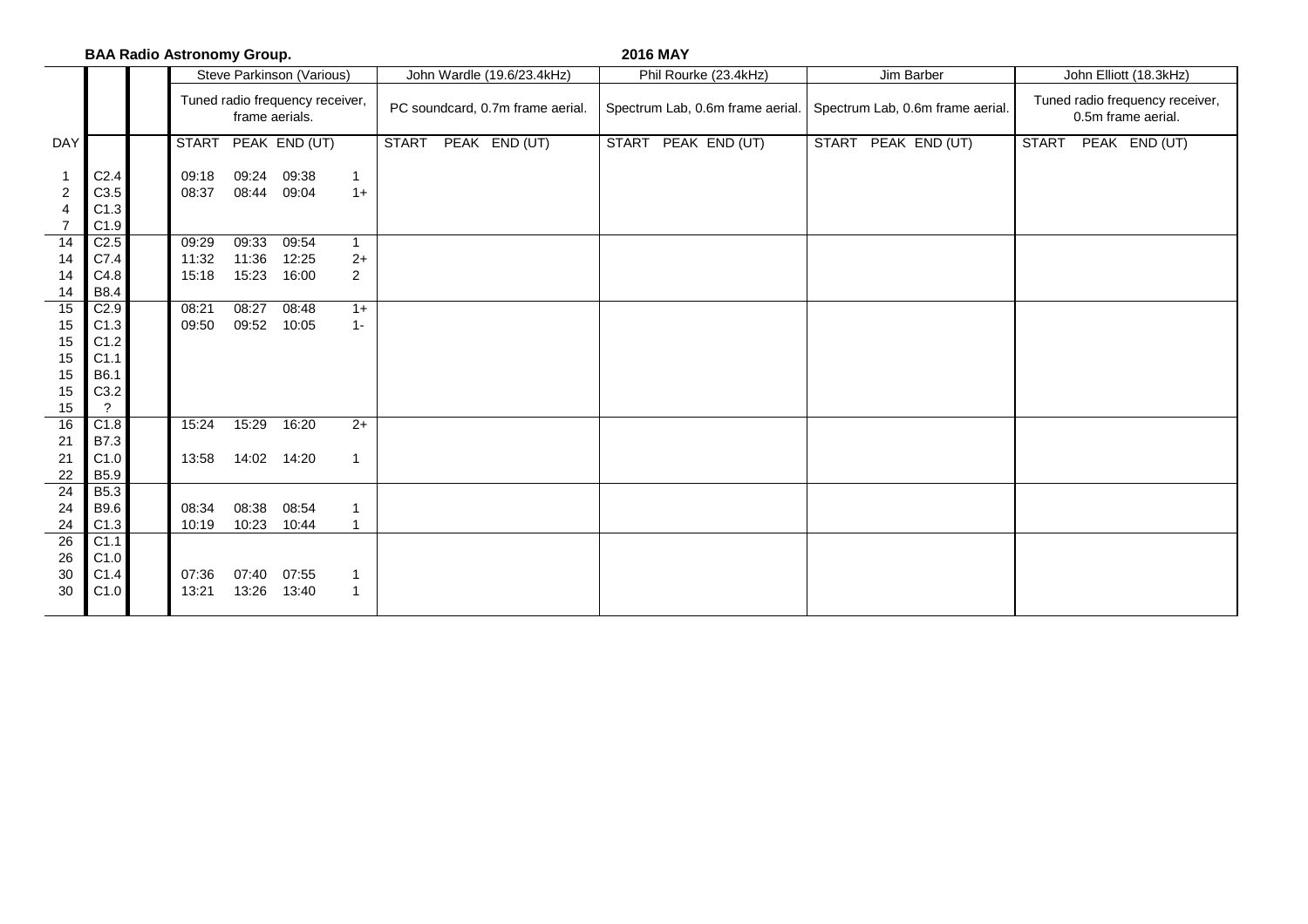## **VLF flare activity 2005/16.**

 $\blacksquare$  C  $\blacksquare$  M  $\blacksquare$   $\blacksquare$  X  $\blacksquare$  Relative sunspot number

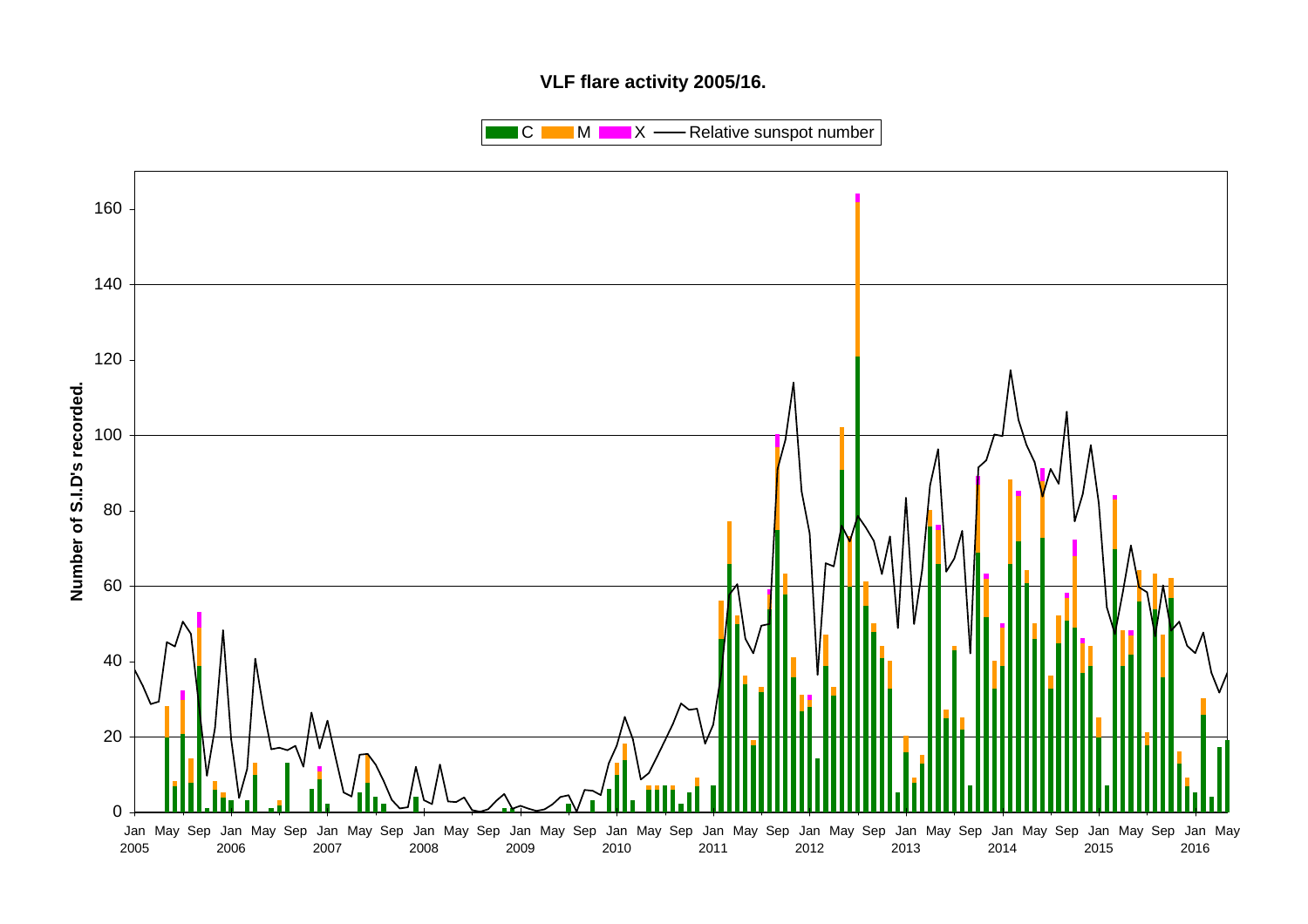## BAA Radio Astronomy Group. 2016 MAY.

The activity chart shows a small increase in the number of flares recorded as SIDs compared to last month, although this is perhaps misleading. The chart does not include SIDs from minor B-class flares as these are fairly common but not always detected against the background noise. April also included a large number of multiple-peaked flares compared to just one in May.

The month started quietly with just four SIDs in the first two weeks. The 14<sup>th</sup> included the strongest flare of the month, at C7.4. Mark Edwards' recording shows the activity well:



There were a total of seven SIDs recorded on the 15<sup>th</sup>, including a very long C3.2 flare in the afternoon. I have added the GOES X-ray flux to my own recording:



There were at least two active regions flaring at the time, so the result is complex. The SWPC lists the C3.2 flare peaking at 16:03UT, ending at 17:33UT, but does not identify the peak at 16:50. I have recorded a very small SID for the first peak at 23.4kHz (red), but nothing for any of the others.

The sun was very quiet again after the 15th, with just a few small flares recorded. There was however some substantial noise and oscillations recorded, particularly over the 17<sup>th</sup> to 20<sup>th</sup>. Mark Edwards noted that the oscillation that he recorded was much slower that we often see, with a 15 minute period. His recording from the 19th is shown below: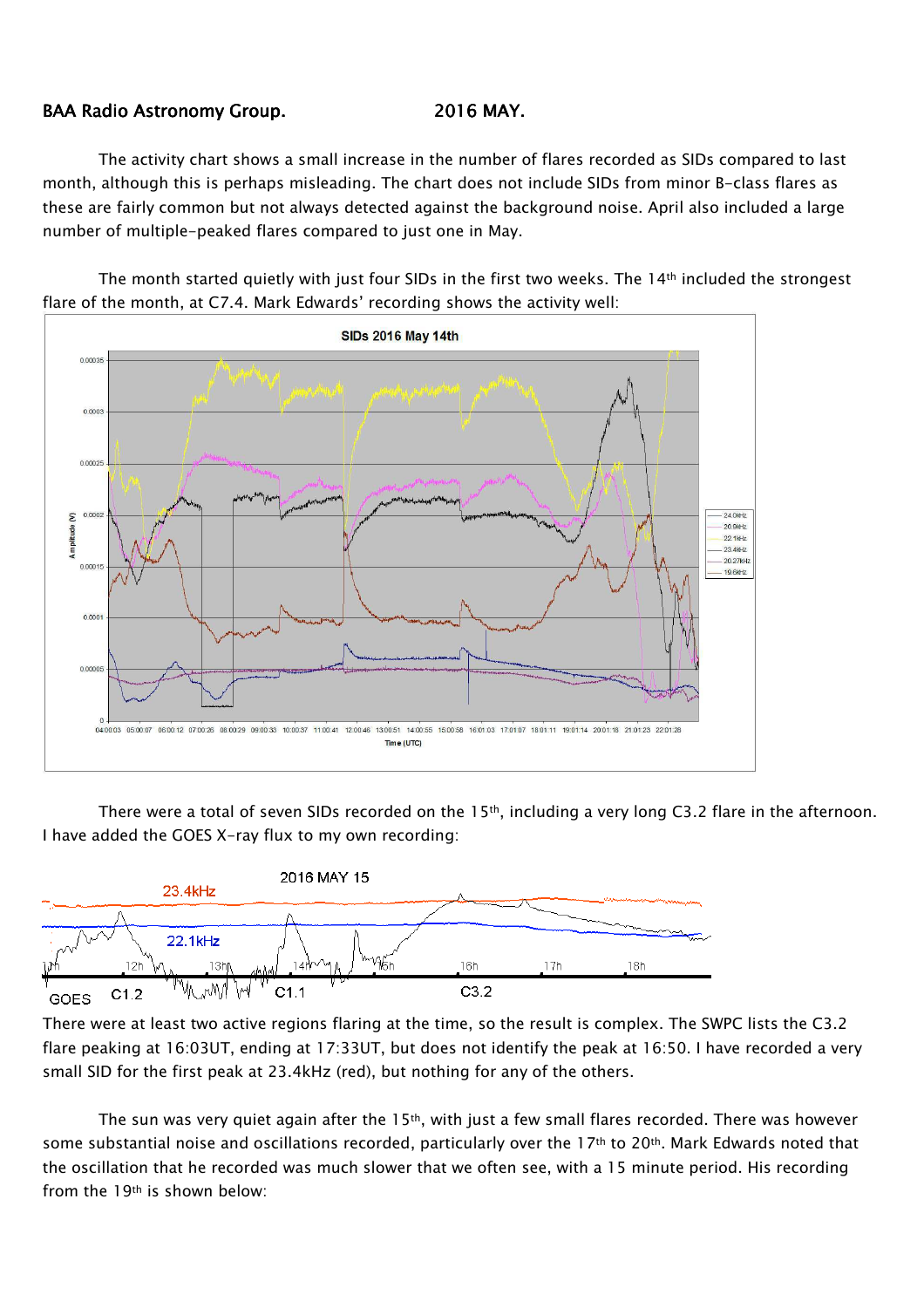



This chart from Colin Clements shows oscillations with a period of about 17 minutes on the 17<sup>th</sup>, most noticeable on the short path at 22.1kHz. The smaller disturbance on the longer path at 23.4kHz appears to have a similar period. Very similar recordings were made in May last year, with the suggestion that they may have been related to depressions crossing the country at the time. Again this year we experienced depressions moving through the country, so the connection does seem quite strong.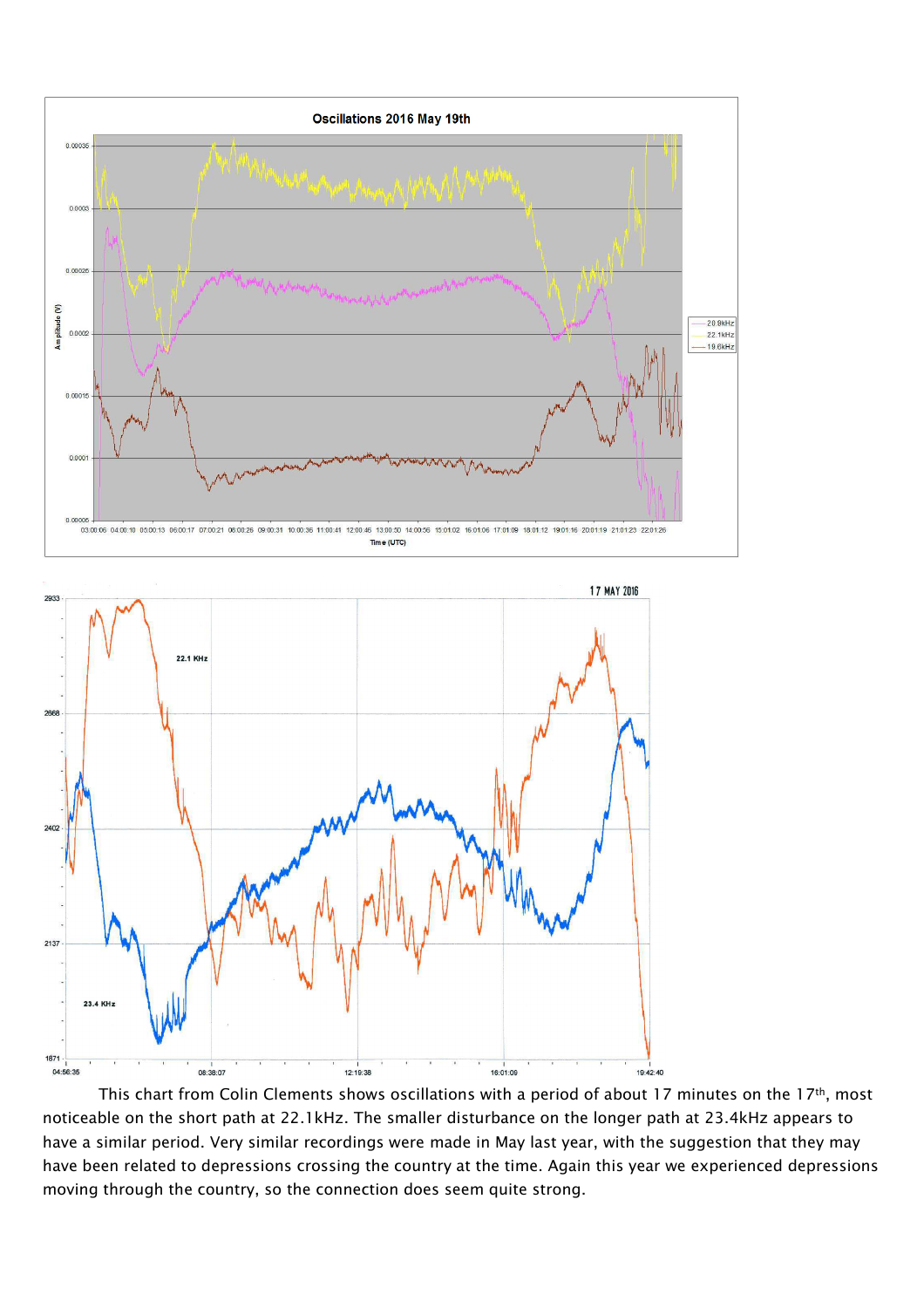Colin notes more random noise present from the 4<sup>th</sup> to the 12<sup>th</sup>, again most noticeable on the short path at 22.1kHz. With less X-ray and UV input from the sun, the ionosphere electron density was much lower than usual, leaving the lower boundary of the D-region more susceptible to local weather influences.

## MAGNETIC OBSERVATIONS.

There was a single Earth-directed CME in May, associated with the C1.3 flare seen at 13:54 on the 4th. The solar wind speed was already raised due to coronal hole effects, so the mild CME added to the existing disturbance. A small SSC was recorded at about 01:10UT on the 8<sup>th</sup>, giving a transit time of 80h 16m. My own chart shows the SSC:



Colin Clements' recording, above, shows the disturbance lasting all day on the  $8<sup>th</sup>$ , becoming quite active in the last two hours. This continued through the following morning, with some minor disturbances ending around midnight on the 9th.

Coronal holes were responsible for the rest of the activity shown in the Bartels diagram. A very small coronal hole close to the solar equator caused a disturbance in the first three days of May, while a second slightly larger hole resulted in some weak activity later in the month.